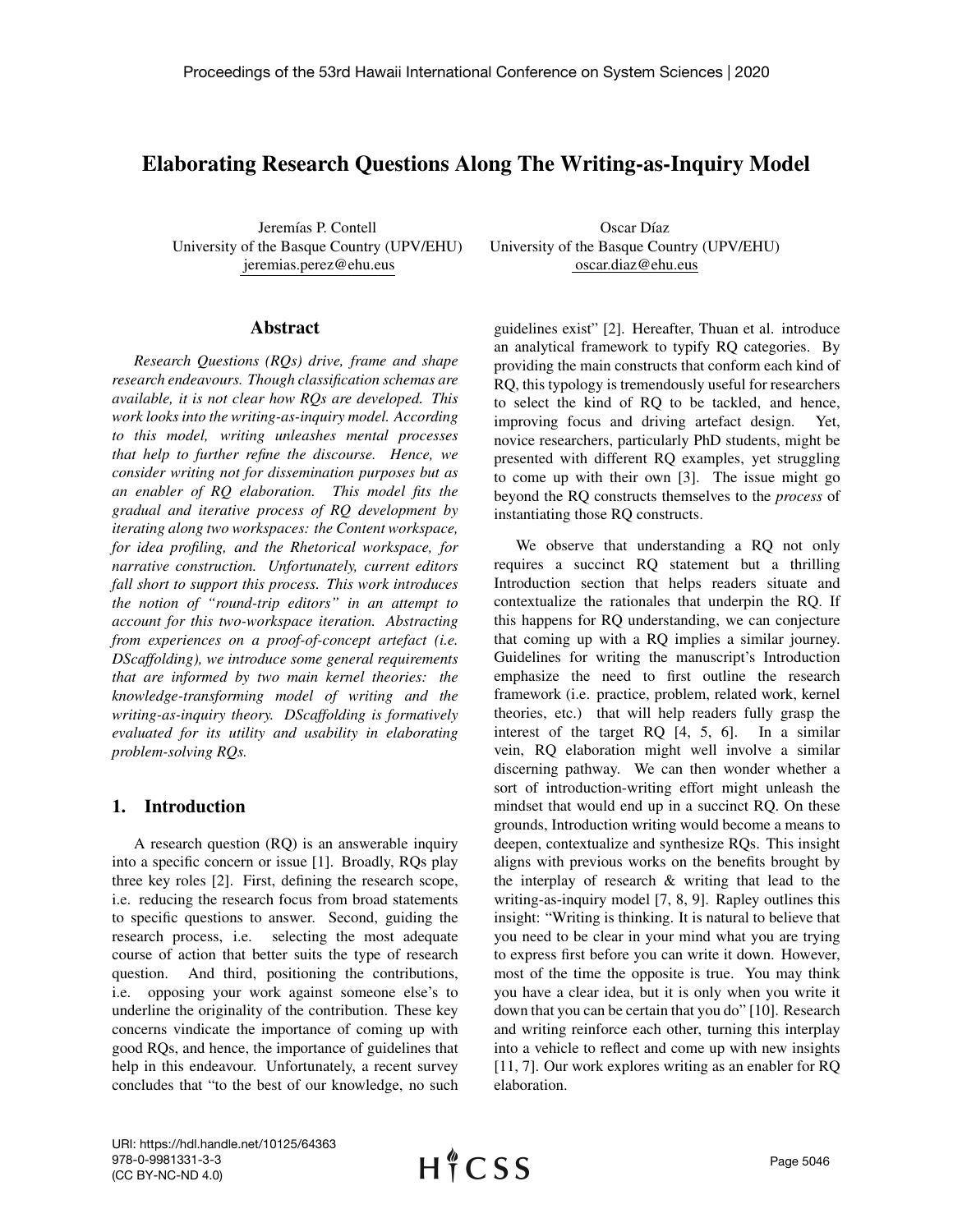We believe RQ elaboration to be specially suited to writing-as-inquiry. Rationales are manifold. First, coming with a RQ is being described as an explorative, drill-down endeavour that requires reflection and self-dialogue, i.e. inquiry. The nature of the task (i.e. RQ development) fits the tool (i.e. writing-as-inquiry) . Second, RQ development is limited in scope. Writing wise, setting the rationales for a RQ should take the length of a manuscript's Introduction. This limited scope facilitates focus and adoption w.r.t writing the whole manuscript. Third, RQs have been typified. Templates exists that help in driving the writing towards instantiating the template for the case at hand. This guided writing might certainly reduce the anxiety behind the blank page syndrome [12], overcoming the common resistance of students to write [9]. Fourth, the output of the process is not just the RQ, but also the writing that sustains that RQ. This writing effort is to be capitalized later on during the manuscript writing up. Hence, writing is not just a byproduct of RQ development but becomes a main output of the research effort. It is just a question of advancing that effort for the sake of RQ obtention.

Nevertheless, when it comes to student adoption, previous arguments might fall short. Writing-as-inquiry as a means to RQ elaboration might be jeopardized by students' apprehension to writing. More to the point, this writing is not a one-shot effort (as opposed to manuscript writing) but RQ elaboration is a continuous effort to be held throughout. Different reports observe that the fact that scientific writing skills will be useful later in life is not sufficient motivation for students to practise those skills [12]. We can anticipate similar results if writing-as-inquiry is not accompanied by appropriate tools that excel in usability and consumability (e.g. easy to install and operate). Most current editors (e.g. Word) are generally thought for the *product* of writing rather than for the *process* of writing. They care about the product (i.e. the writing) by providing formatting and spell checking. But they behave alike no matter the current process step, i.e., whether you are drafting the first version or embellishing the ultimate version. However, the knowledge-transforming model of writing posits that writing is conducted at two different mental spaces [11]. In the Content space, the issues about knowledge, problem analysis and hypotheses are considered. By contrast, the Rhetorical space tackles how to express the Content issues. Thereby, Bereiter's model puts the focus on the process of writing, and the interplay of two mental spaces (i.e. the Content space & the Rhetorical space). Unfortunately, the diffusion of these theories is curtailed by the limited support given in current editors. According to Bereiter's model, a process-minded editor should support not just the Rhetorical space (as traditional editors do) but also the Content space, and, what is most important, a seamless integration between both. Since this activity is conceived as going back and forth between these two spaces, we coin the term "round-trip editors". This leads to our RQ which is described along Wieringa's template for design problems [6]:

How to design round-trip editors that satisfy usability and consumability so that students can benefit from writing-as-inquiry for RQ elaboration

in their Design Science projects

The focus is on students and Design Science Research (DSR), though we see no impediment to generalize the insights to other stakeholders and research methologies. By addressing this RQ, we make three contributions. First, we introduce "a nascent Design Theory" to identify constructs of utility and efficacy to support round-trip editors (Section 3). Second, we flesh out this theory through *DScaffolding*, a round-trip editor for LaTeX (Section 4). Finally, we provide first evidences about the benefits of Bereiter's knowledge-transforming model for the elaboration of RQ based on a focus group evaluation (Section 5). We start by introducing the kernel theories.

# 2. Scientific Writing Theories

Next paragraphs introduce theories that characterize the act of writing as being (1) two-space round-trip process; and (2), reflective.

Writing as a two-space round-trip process: the knowledge-transforming model of writing [11]. Scientific writing comprises different activities from idea generation, audience consideration or narrative exposition. Bereiter et al.'s model posits that writing is conducted at two different mental spaces (see Fig. 1). In the Content space, the issues about knowledge, problem analysis and hypotheses are considered. By contrast, the Rhetorical space tackles how to communicate the Content issues. Work in the Content space will encompass reflection on the meaning of the data in terms of the investigation problem, while work in the Rhetorical space will encompass the communication of that meaning to the audience. The output from each space serves as input to the other, so that questions concerning language and syntax choice reshape the meaning of the Content, while efforts to express the Content direct the ongoing composition. It is this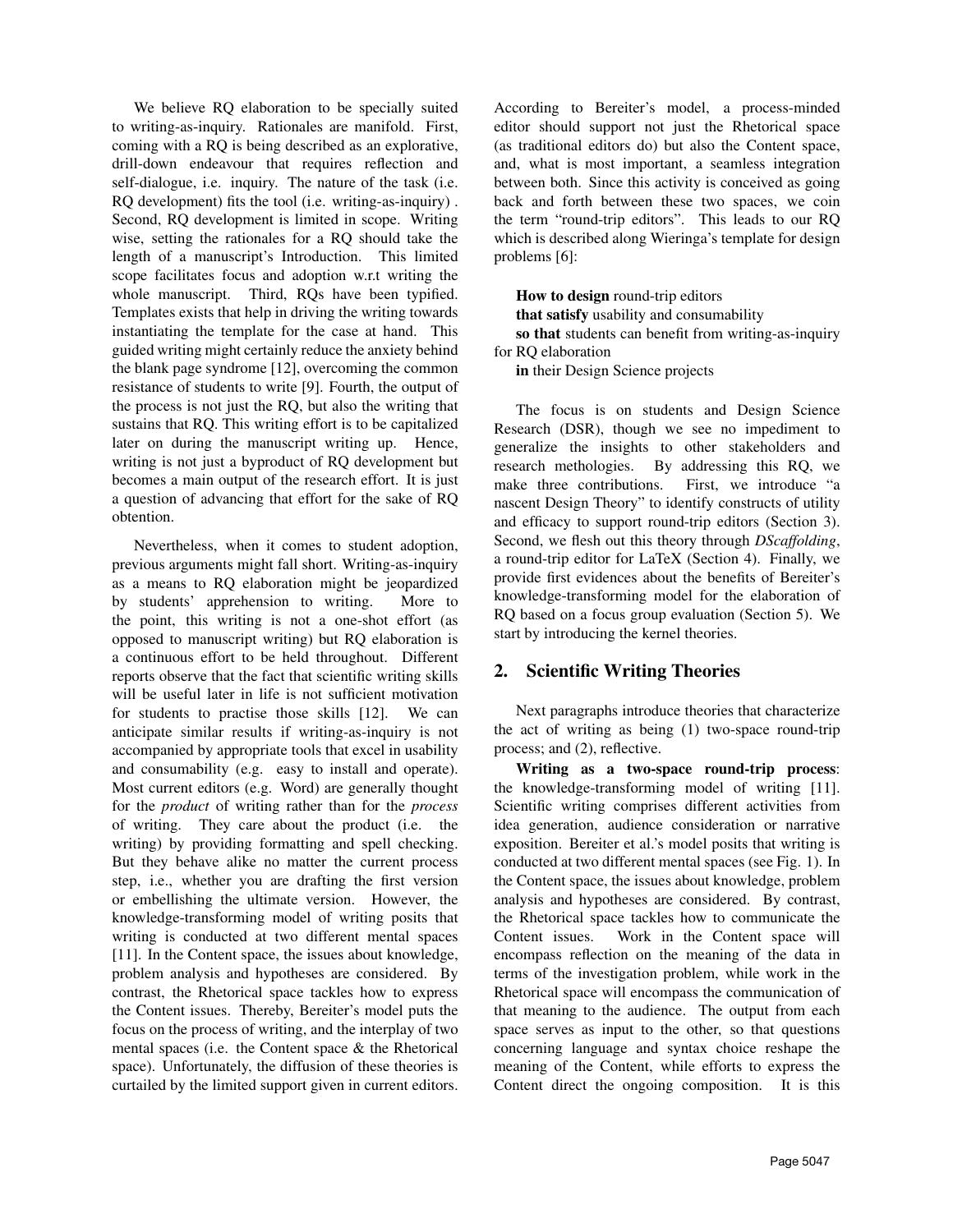

Figure 1. Bereiter and Scardamalia's knowledge-transforming model of composition (italics are taken from [13])

interaction between both spaces, according to Bereiter and Scardamalia, which provides the stimulus for reflection in writing. This lines up with the contenders of writing-as-inquiry.

Writing as a reflective process: the writing-as-inquiry model [7]. According to this theory, writing unleashes mental processes that help to further elaborate the discourse. Writing for an audience requires the writer to be sufficiently detailed and explicit to avoid ambiguity and misinterpretations [14]. As a result of this effort, new doubts and insights might arise that help to enhance the discourse so far. In the same vein, Wellington states "writing should be seen as knowledge developing rather than knowledge telling. This implies that writing should start on day one of the post-graduate 'journey' and is a means to develop thinking and understanding - as opposed to a process which simply transfers thoughts from brain to paper" [9].

# 3. Operationalizing the theory: round-trip editors

This section introduces a set of generalized requirements for round-trip editors (see Table 1). They are informed by the characteristics of the practice (i.e. Design Science Research (DSR) as the research methodology [5]), the problem (i.e. belated writing), the stakeholders (i.e. PhD students), and existing kernel theories (i.e. the writing-as-inquiry theory).

Provide support for the co-existence of two distinct workspaces: the Rhetorical workspace and the Content workspace. Kernel theories posit that writers might come up with new ideas while elaborating on the narrative. Authors depict this scenario as two different mental spaces, i.e. the Content space vs. the Rhetorical space (see Fig. 1). The question arises about whether these different *mental spaces* should also be realized as two different *workspaces*. We believe so based on the specifics of scientific writing: gradual elaboration and revision driven.

Gradual elaboration. DSR implies gradual and iteratively building up along three cycles: the relevance cycle, the rigor cycle and the design cycle [15]. If we accept the notion of writing as a form of inquiry about relevance, rigor and design, it just follows that writing should also be conducted in the same way as research: gradually. So while we are often accustomed to writing up at the end of our research process, the writing-as-inquiry theory advocates for writing to be initiated as soon as possible, not just for documenting purposes, but for research purposes!

Revision driven. Peer revision is another research practice [16]. However, not all reviewers are the same. On one side, experts (e.g. supervisors) can give feedback on Content. On the other side, for non-experts the best feedback that can be gotten from them is not on Content, it is on clarity, i.e. the Rhetorical space. This input should not be undervalued. Lack of clarity is a too common complaint on manuscript revision [17]. Therefore, these two kinds of reviewers (experts vs. non-experts) complement each other but each has different communication needs. Supervisors know about the problem. Their interest is primarily on the rationales and contributions, to be novel and well argued. This can be better captured at the Content level where the analysis is cleansed of all "the Rhetorical trim". By contrast, non-experts care about the narrative flow and clarity, i.e. they work at the Rhetorical level. Therefore, if writing starts from the outset, both realms should be kept throughout the research process so that the appropriate level of communication is kept for each kind of interlocutor. Therefore, round-trip editors should support the co-existence of two distinct workspaces throughout time.

Provide a head start on the Rhetorical workspace. Round-trip editors should give writers a head start by automatically generating a first textual draft out of the Content space. Rationales are twofold. First, to fight back the blank page syndrome. During writing, different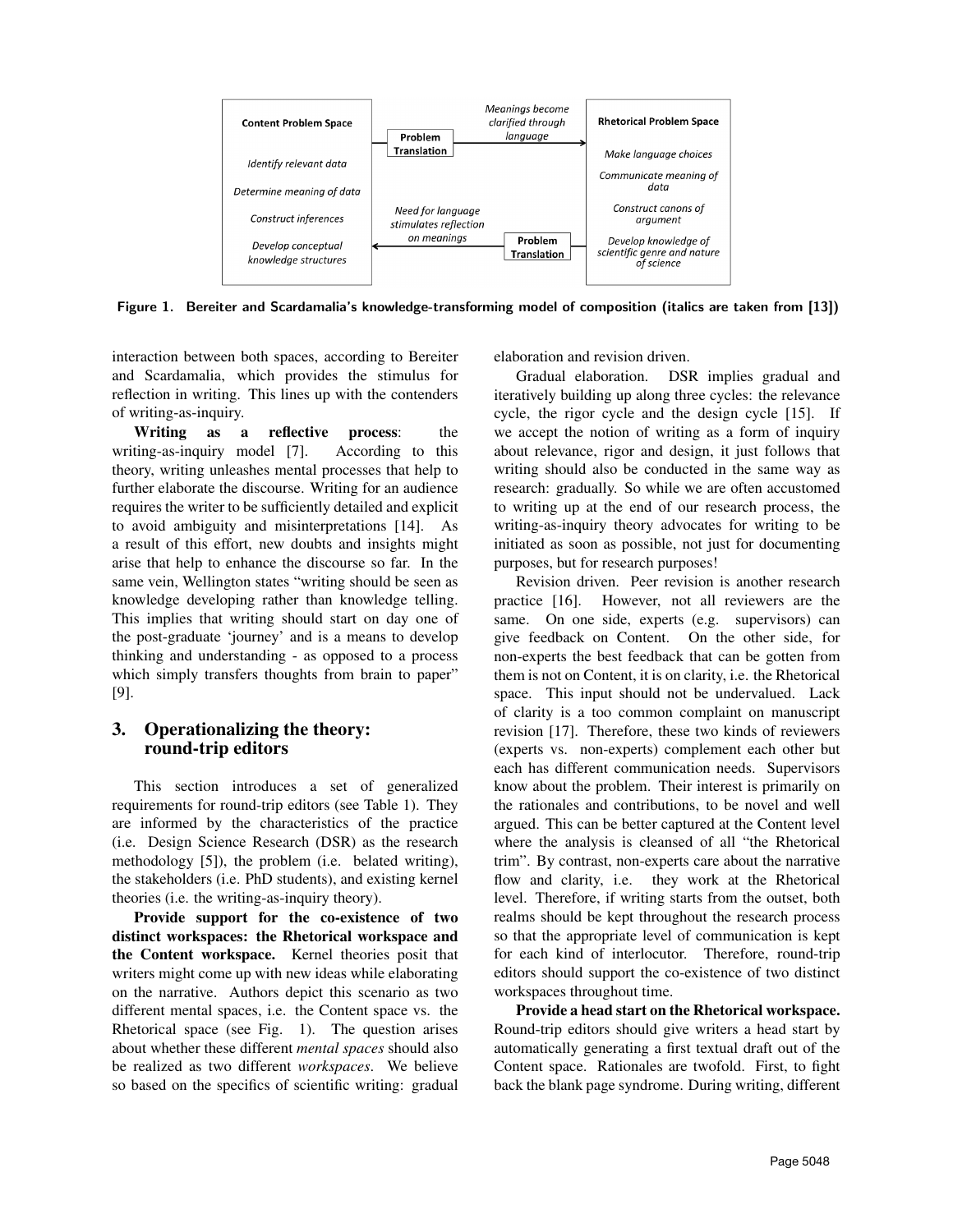| Meta-requirement: Provide support for       | <b>Source</b>    | Argumentation                                          |  |  |
|---------------------------------------------|------------------|--------------------------------------------------------|--|--|
| the co-existence of two distinct workspaces | Process          | Gradual<br>writing-as-inquiry<br>theory:<br><b>The</b> |  |  |
|                                             | characterization | elaboration & Revision-based                           |  |  |
| a head start on the Rhetorical domain       | Stakeholder      | &<br>Prone to the blank page syndrome                  |  |  |
|                                             | characterization | Unawareness of structuring conventions                 |  |  |
| keeping both workspaces in synchrony.       | Kernel Theory    | The knowledge-transforming model of writing            |  |  |
| quality checking in the Content realm.      | Stakeholder      | Hesitant on when to start writing $&$ Hesitant on      |  |  |
|                                             | characterization | how much reading or RCA is enough                      |  |  |

Table 1. Meta-requirements for round-trip editors.

concerns should be considered: adjusting to audience, sequencing how content issues are ordered; backing statements with suitable references; usage of appropriate connectors for smooth reading. This plethora of concerns causes a kind of paralysis that frequently leads to procrastinating writing [18].

But even in the absence of the blank page syndrome, writing efforts might be diluted due to unawareness of the conventions for paper structuring. Similar insights are stated in [19]: "it is useful to guide novice researchers in writing their research introductions more systematically and effectively, especially with appropriate use of transitional words and phrases". This calls for students not being left alone in transitioning from the Content space to the Rhetorical space. Rather, a first draft can be generated out of the Content space that includes a tentative structure, connectors and references. This draft acts as a kind of textual template where students need to work out the narrative, but "the ingredients" are already there. Note that this draft should be completely subject to change, with the sole objective of providing students with a starting point.

Provide support for keeping the Rhetorical workspace and the Content workspace in synchrony. First meta-requirement advocates for the existence of two separate workspaces. These workspaces reflect the same research instance but stress different concerns: argumentative vs. communicative. But these concerns influence each other. The writing-as-inquiry theory posits that the act of writing causes writers to reflect, to alter and to reconsider what they had in mind before they write it up. New causes of the problem, causal relationships, concepts or insights might pop up during the writing (a.k.a. light bulb moments). While communicative efforts will have no impact, the emergence of new ideas while writing should find a counterpart in the Content realm. And vice versa, upgrades of the Content workspaces need to be propagated to the Rhetorical workspace (e.g. adding some boilerplate paragraph in the text). Students should be able to move between workspaces at wish depending on their current interests, and let editors keep them in sync.

Provide support for quality checking in the Content workspace. Students commonly wonder about whether they have read enough or if the number of causes/consequences identified is sufficient to sustain the importance of the problem. These questions are related with the quality of the problem analysis being conducted. In the same way that spell checkers validate the Rhetorical workspace for conformance along grammatical rules, "RCA checkers" might be envisaged to assess the quality of the Content workspaces. As a case in point, Baer et al. propose comprehensiveness as a primary metric to judge the success of the problem formulation activity [20]. Comprehensiveness is defined as "the extent to which alternative, relevant problem formulations are identified with respect to an initial symptom or web of symptoms [...] A set of formulations that addresses only a subset of symptoms is hence considered to be less relevant and, as a result, less comprehensive than a set that addresses the entire web of symptoms [...] without considering irrelevant symptoms" [20]. Metrics can then be elaborated to assist students to assess the comprehensiveness of their RCA.

Quality checking might also help to determine when to kick off the Rhetorical endeavor. Indeed, Wellington's students express the distress of not knowing when to stop reading and start writing [9]. Supervisors can set some criteria for good-enough RCA that help students to move on to the next stage rather than keep looking for e.g., additional references in the literature. Procrastination can take many forms, and RCA is not free from "polishing the round ball". This does not mean that RCA has a set end. Not in DSR where the relevance cycle calls for researchers to keep looking for new evidences throughout the project. The good-enough gauge would indicate that sufficient insights have been collected to start the writing up, but not that RCA ends.

These (meta) requirements conform a "nascent Design Theory" to identify constructs of utility and efficacy to support round-trip editors. But this theory needs to be validated: do round-trip editors really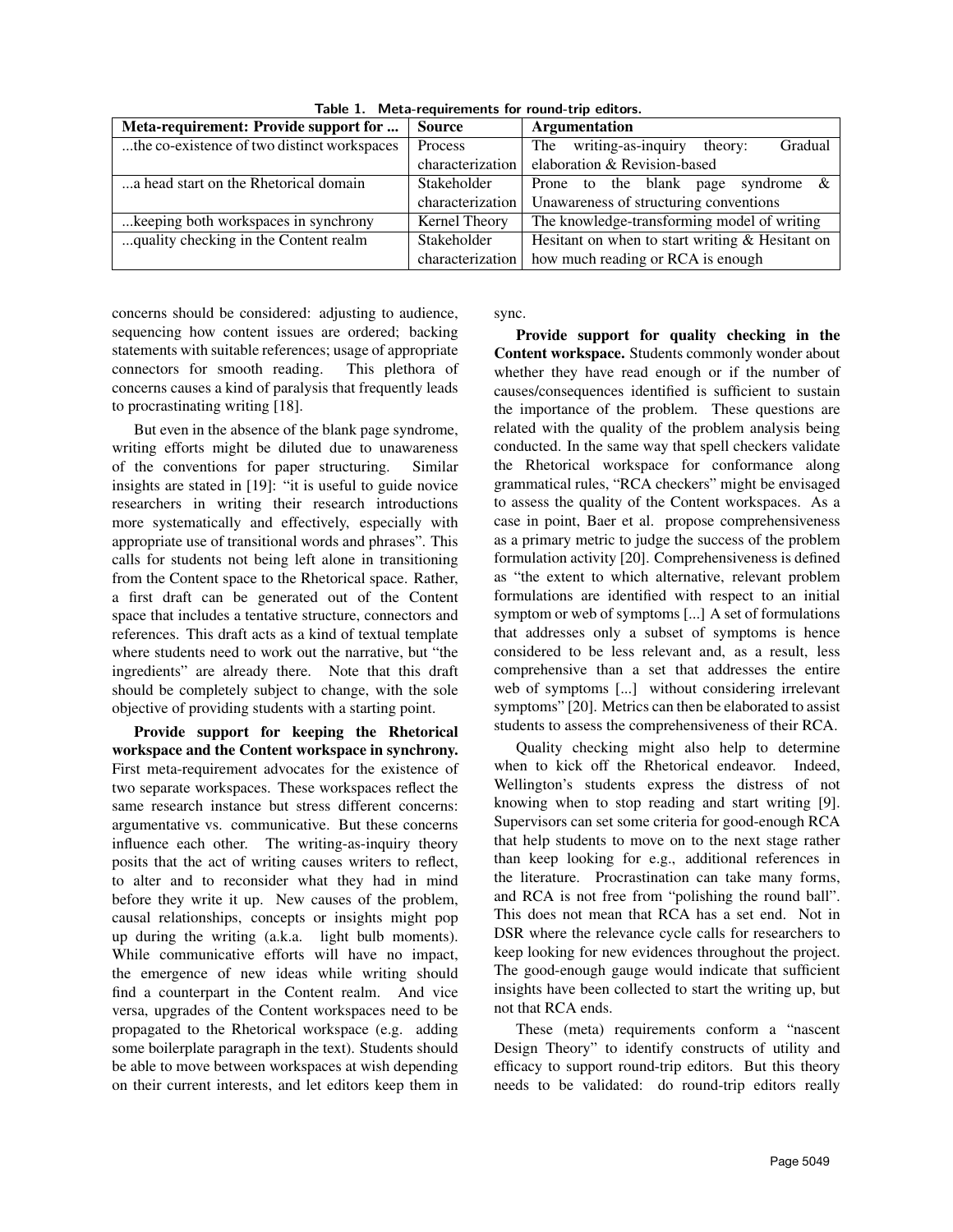promote early writing? Does the separation of spaces facilitate revision or rather implies an additional cognitive burden? To what extent does the head start lessen the blank page syndrome? Checking this out requires these meta-requirements to be fleshed out in a "purposeful artefact".

# 4. Realizing the meta-requirements: *DScaffolding*

Previous meta-requirements do not preclude the architectural solution of round-trip editors. Nevertheless, three architectures can be envisaged for this artefact. First, a Rhetorical-first architecture that departs from existing word processors. Here, a text editor is enlarged with "conceptual utilities" that help capture notions and relationships of the domain at hand. Second, a Content-first architecture that enlarges existing conceptual-map editors with text generators that derive boilerplate text out of the maps. Finally, a mediator approach that rests upon drivers for existing editors to interplay. Here, keeping the Content realm (in editor A) and the Rhetorical realm (in editor B) in sync is realized through API calling between editor A and editor B. Our artefact, DScaffolding, follows a mediator architecture whereby two existing editors are coordinated: i.e. MindMeister<sup>1</sup> and Overleaf<sup>2</sup>, that account for the Content workspace and the Rhetorical workspace, respectively

*DScaffolding* is fully functional and available for download at the Chrome's Web Store<sup>3</sup>. Next, we delve into how *DScaffolding* realizes the aforementioned requirements.

### 4.1. Provide support for the co-existence of two distinct workspaces

*DScaffolding* resorts to mind maps and LaTeX as the formats for the Content realm and the Rhetorical realm, respectively. LaTeX is a markup language widely used in academia for scientific writing. As for mind maps, evidences have been reported about the use of maps for scaffolding the writing process that "facilitates an improvement in the expression of scientific knowledge and concept understanding in pupils writing" [21].

In mind maps, ideas are radially disposed around a root node. This structure can be pre-set through a map template, i.e. a set of labeled nodes that can be later expanded by adding new child nodes. For DSR, this template serves to guide students about the different concerns raised during RQ elaboration.

This template very much depends on the RQ type. Thuan et al. identifies three types of RQ in DSR: problem solving, gap spotting, and problematization [2]. The former is by far the most popular, accounting for 77% of the papers being analyzed [2]. We conjecture problem-solving to be even more popular among PhD students whose youth makes them nominally more conversant with technological solutions that conscious about new domain problems. In addition, problem-solving RQs might specially benefit due to their development involving the combination of exploration (i.e. finding/elaborating the problem) and building of purposeful artefacts. We then focus on problem solving.

Wieringa introduces a template for Design Problems [6] (see this paper's introduction for an example). Therefore, it could be said that the Introduction should provide enough hints for readers to assess the distinct elements of Wieringa's template. The template is not enough but needed is assistance on coming up with the storyline that underpins the RQ. To this end, we capture the distinct elements of Wieringa's template in terms of a mind map. Fig. 2 shows such a map for this very paper. Researches can document their RCA progress through this map, adding, removing, gathering nodes at wish, using MindMeister facilities. From this perspective, *DScaffolding* turns MindMeister into a RQ-dedicated editor.

#### 4.2. Provide support for quality checking in the Content workspace

RCA goodness criteria (e.g. comprehensiveness [20] (see Section 3)) might be realized as heuristics to assess whether the RCA conducted so far is good enough. Specifically, two heuristics can be considered:

- the larger the RCA structure, the more elaborated the analysis. Some thresholds can be set in terms of the number of consequences/causes being analyzed as well as the depth to the causal tree.
- RCA strength is not only based on its causal depth but also on the quantity and quality of the supporting evidences. An evidence threshold can be set as the total count of leaf nodes that point to literature references or data analysis.

These heuristics can be operationalized through thresholds set by the students' supervisors through *DScaffolding*'s configuration page. For instance, supervisors can set a given number of consequences/causes students need to come up with before moving to the Rhetorical workspace, and in this way, help student assess when they have read enough.

<sup>1</sup>https://www.mindmeister.com/

<sup>2</sup>https://www.overleaf.com

<sup>3</sup>https://rebrand.ly/DScaffolding-extension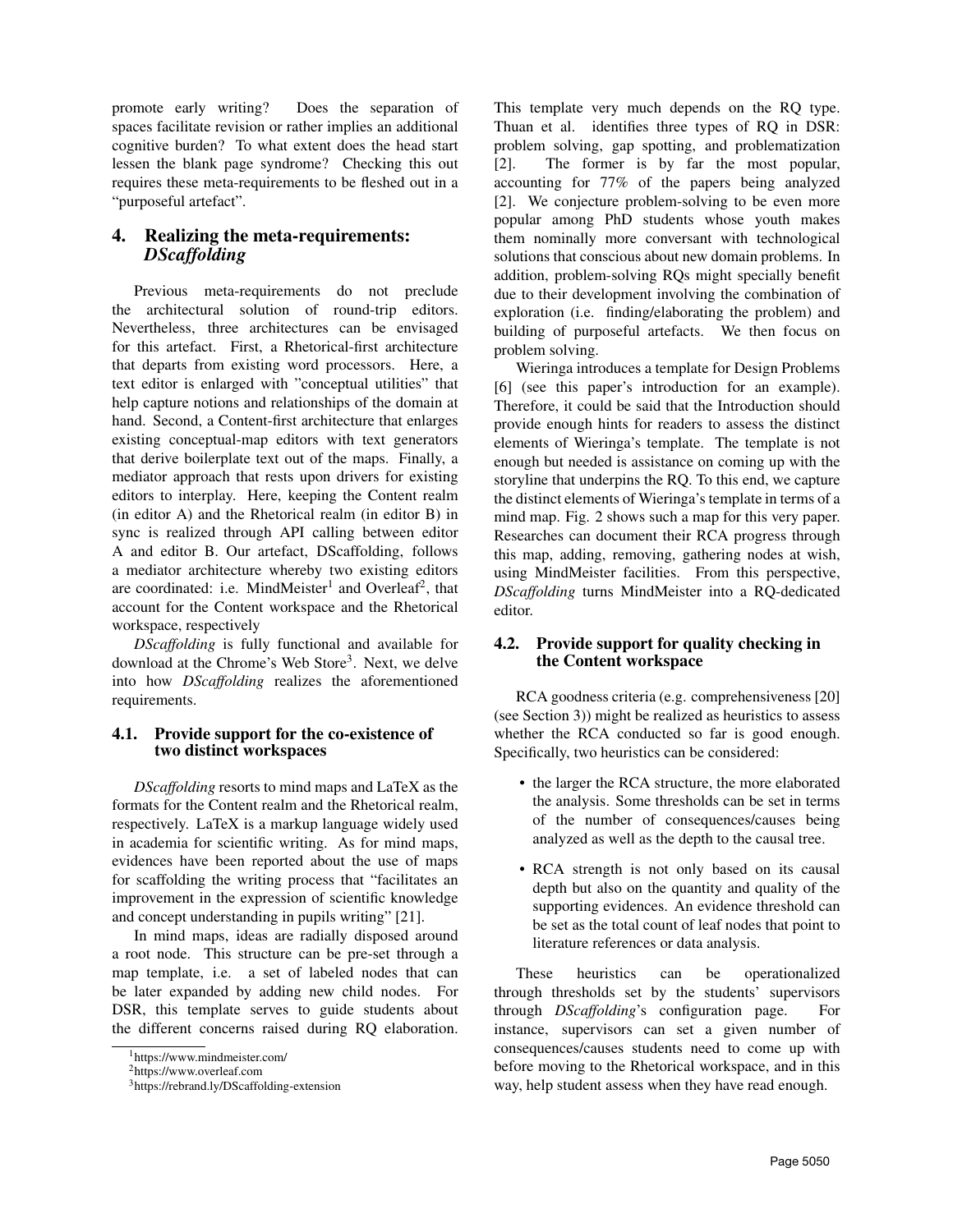

Figure 2. Synchrony between the Content and Rhetorical workspaces. See full map<sup>4</sup> and video of the process<sup>5</sup>.

# 4.3. Provide a head start on the Rhetorical workspace

Once the Content model is sufficiently complete, students can move to the Rhetorical workspace, i.e. LaTeX editors. To combat the blank page syndrome, *DScaffolding* creates a first LaTeX draft out of the current Content model. To this end, *DScaffolding* resorts to model-to-text transformations (not addressed here). Broadly, some connectors and boilerplate paragraphs cook up a reasonable starting point for students to elaborate on the narrative. Good sequencing practices from [5] are wired-in, whereas connectors are taken from those suggested in [22]. Fig. 2 shows the output for the running example. Bibliographical references (i.e. the bibtex file) are also obtained from the evidences collected in the mind map. From now on, students can elaborate on this raw draft.

# 4.4. Provide support for light-bulb moments while in the Rhetorical workspace

The writing-as-inquiry theory predicts that new insights come up during writing. This kind of lateral thinking is not exclusive of writing. It happens in other domains. Specifically, *DScaffolding* gets inspiration from Integrated Development Environments (IDEs) in Software Engineering. Here, new concerns might also arise when programming. To prevent lost focus, IDEs provide so-called "task tags". For instance, Eclipse realizes task tags as comments programmers inlay into code, used as reminders of actions, work to do or any other action required by the programmer. These tags might be interpreted by the IDE. For instance, the tag "//TODO class to be revised" will cause blue mark on the right-hand gutter so that programmers can jump to all points in the current code file where work is needed [23]. Likewise, *DScaffolding* introduces a LaTeX command, i.e. "\todo{possible cause could be ...}". This command is transparent to LaTeX but not to the model transformer. When back to the Content realm (i.e. MindMeister), the mind map is refreshed with a

<sup>4</sup>https://rebrand.ly/StrategicWriting-mindmap

<sup>5</sup>https://rebrand.ly/StrategicWriting-video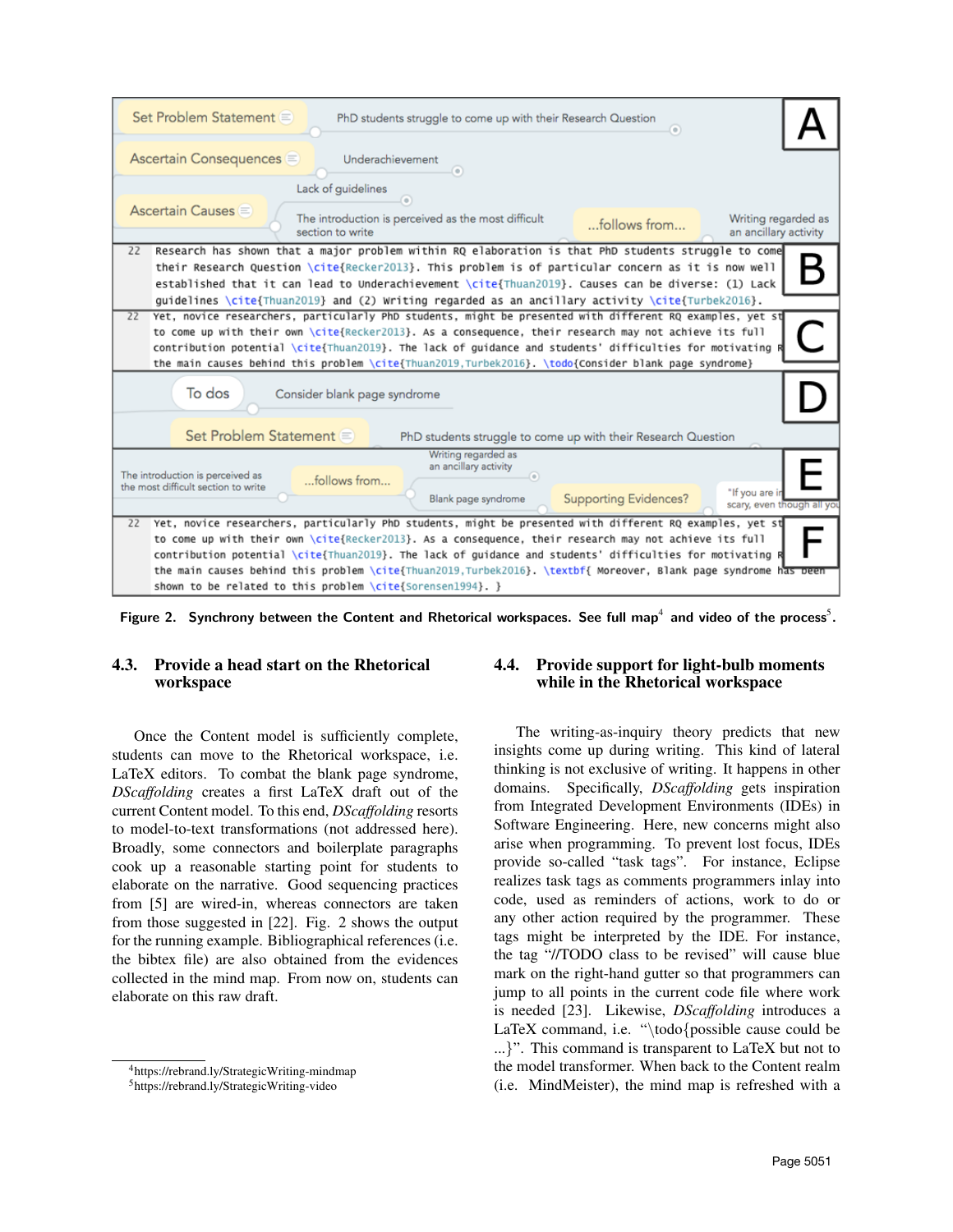new *todo* node.

### 4.5. Provide support for keeping the Rhetorical workspace and the Content workspace in synchrony

Students move between workspaces at wish. They can opt to further elaborate the RCA (e.g. adding new consequences or reading for evidence searching) or instead, strive to better communicate the ideas elaborated so far (e.g. rephrasing sentences, removing paragraphs). The challenge: transparently conducting counterpart actions so that both workspaces are kept in sync. Change propagations might be needed in both senses, i.e. from MindMeister (i.e. the Content workspace) to LaTeX (i.e. the Rhetorical workspace), and vice versa. This is realized through model-to-text transformations (not addressed here).

As an example, consider the Content space in Fig. 2(a). Right-click for *DScaffolding* to generate some boilerplate sentences that verbalize this content (Fig. 2(b). Now, students can re-phrase this text through their own words. In the process, they might come up with new insighst about possible causes that they might have heard about in the past but now emerges, e.g., the blank-page syndrome. To avoid losing focus while writing, they just write down the insight by typing "\todo{consider blank page syndrome}", and continue writing (see Fig. 2(c)). At some point, they move back to the Content Realm, i.e. the mind-map is re-opened. On loading, *DScaffolding* locates \todo{} in the Latex counterpart, and shows them up in the mind map (see Fig. 2(d)). Students can next look for evidence about the blank page syndrome. On their way, students might come across with additional quotes about the importance of the problem, and accordingly enrich the map (see Fig. 2(e)). Eventually, students go back to the Rhetorical realm, i.e. LaTeX (see Fig. 2(f)). Notice that this does not result in loss of user-edited text. Rather, previous text is now enriched with some boilerplate text about the recently added map nodes (i.e. blank-page syndrome). Worth noticing new paragraphs are not added at the document's end but inlayed near related paragraphs (e.g. paragraphs describing other causes). To this end, *DScaffolding* resorts to approximate string-matching techniques [24]. Bold font is used to easily identify newly injected fragments within existing text.

# 5. Evaluation

This evaluation aims to inform whether *DScaffolding* is an appropriate conduit for writing-as-inquiry. The argument goes as follows: if students appreciate the benefits of writing-as-inquiry, then they will embrace

these benefits at the moment when they are most needed, i.e. at the project onset. Nevertheless, we do not evaluate here the validity of this causal relationship, i.e. benefit awareness leads to early writing adoption habits. We need first to test out that *DScaffolding* is a suitable means for writing-as-inquiry. To this end, we conducted a focus group evaluation. A focus group is defined as "a moderated discussion among 6-12 people who discuss a topic under the direction of a moderator" [25]. We conducted formative evaluation (i.e. getting prompt feedback about the artefact design) w.r.t. two main adoption criteria: usability and effectiveness. The focus was particularly on (1) assessing the extent moving back-and-forth between the two workspaces was conducted with ease, and (2), the benefits derived from writing.

Identify Sample Frame. Focus group wise, Morgan suggests a lower boundary of 4 participants and an upper boundary of 12 participants [26]. Participants should be representative of potential stakeholders. To this end, main selection criterion was the PhD life-cycle: if too preliminary, then research was too preparatory to make worth elaborating a first draft; if too mature, then the research was almost accomplished, reducing the chances of (and motivation for) light bulb moments. Four PhD projects qualified. This corresponds to post-graduates in their second year. Students were performant at using both LaTeX and MindMeister. English qualifications were B2/B1, and previous writing experience was poor, mainly limited to writing their capstone projects. Publications were a must to successfully end their PhDs.

Conduct the Focus Group. Students were first introduced to the virtues of writing-as-inquiry. Next, *DScaffolding* was presented. After using DScaffolding at their own pace for two months, a focus group was conducted. The session lasted 2 hours in which the co-authors of this paper shared moderation and note-taking tasks. The discussion revolved around their experience using the tool. The session was then transcribed.

Usage. The participants stated that they had used *DScaffolding* for an average of 34 hours for a two-month period. This use was concentrated in the mind map in a ratio of 70 per 30 in the LaTeX realm. All the participants reported having completed at least four round-trips (understanding a round-trip as a mind map-LaTeX-mind map iteration). This number of iterations suggests the appropriateness of the co-existence of the two workspaces where activities in both realms intertwine throughout.

Generation of a head start. All participants appreciated the starting point generated by *DScaffolding*. One participant pointed out that it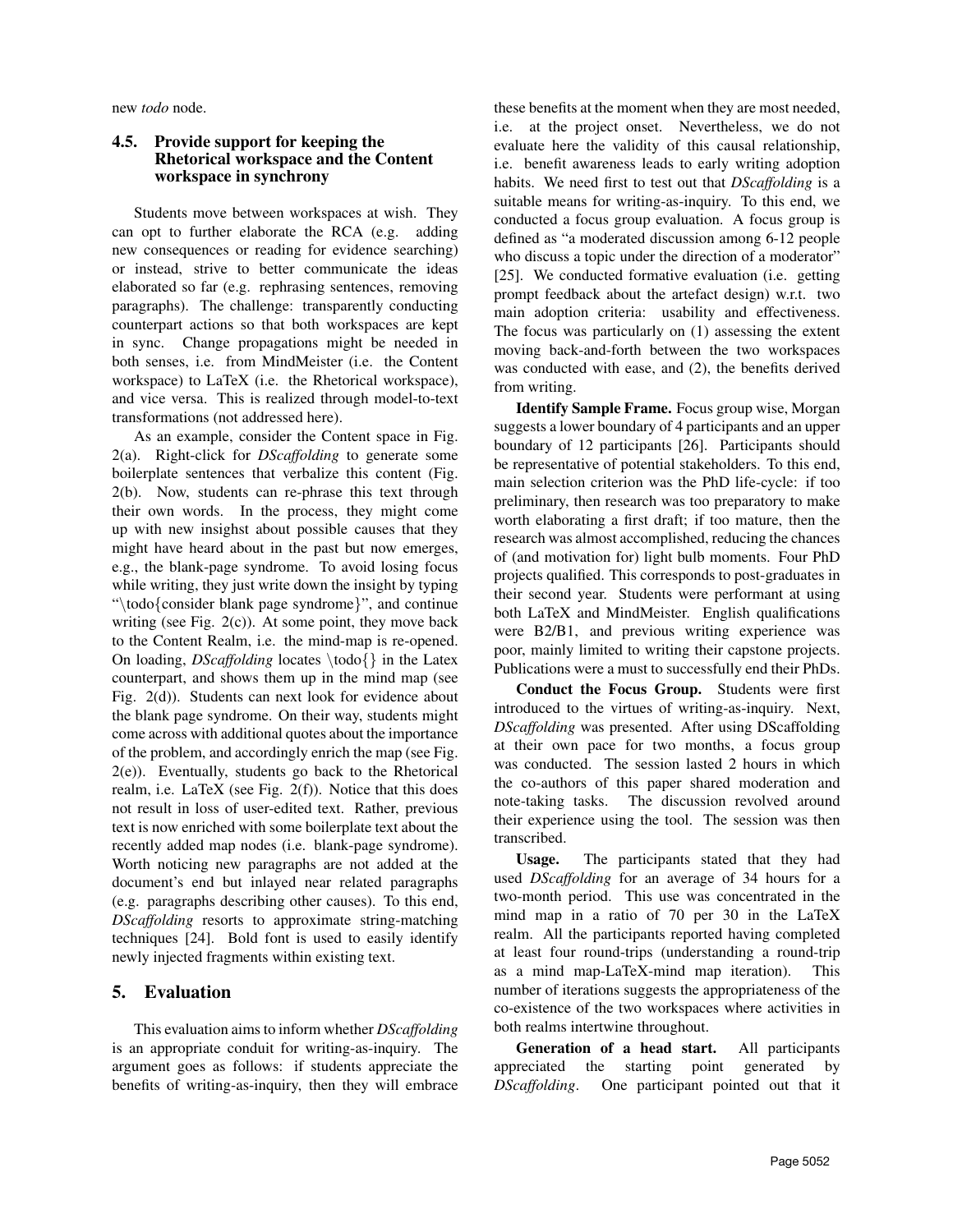|  | <b>Table 2. Awakening Scenarios</b> |  |
|--|-------------------------------------|--|
|--|-------------------------------------|--|

| <b>Subject</b><br>Category | S <sub>1</sub> | S2 S3 | <b>S4</b> |
|----------------------------|----------------|-------|-----------|
| Glossary                   |                |       |           |
| Practice scope             |                |       |           |
| Evidence shortage          |                |       |           |
| Related work               |                |       |           |
| Problem importance         |                |       |           |

had impacted positively his confidence, as he had "been able to use it as a reference of good practices". Two participants found useful the inclusion of lexical bundles as a way to learn expressions that they "would not use otherwise". They stated that the amount of content that flowed from the mind map to LaTeX was appropriate, considering that "it can always be removed afterwards". As for the structure of the text, none of them altered the structure suggested by the head start template. Conversely, shifts in the default connectors were reported.

Usability. We resorted to the System Usability Scale (SUS) SUS yields an overall usability score in a 0-100 range, and in general, 70 is considered to be the threshold between good and marginal results. The calculated score for *DScaffolding* was 83 (see Fig. 3).

Effectiveness. Thematic analysis was conducted that ended up in five main codes for "awakening scenarios" (see Table 2): glossary (i.e. realizing used terminology was ambiguous), practice scope (i.e. unclear target audience or overclaims about the recipient practice), evidence shortage (i.e. dubious or "gut feeling" evidence), related word (i.e. poor, unframed comparison with related work) and problem importance (i.e. limited evidence of the importance of the problem). To our surprise, no student reports on coming up with additional causal relationships.

Threats to validity. Construct validity is especially challenging here due to the different factors that might influence the phenomena, and to which the researchers might not be aware of. At this respect, it is important to note that we are not evaluating *DScaffolding*'s adoption but the appropriateness of *DScaffolding* to support writing-as-inquiry. Hence, factors such as curiosity about the tool or relationship with the tool creators that might blur the evaluation, do no apply here where students were "forced" to use *DScaffolding*. On the other hand, we can plausibly argue that the effectiveness of writing-as-inquiry for providing valuable input to the research process is correlated with the stage of the PhD life-cycle. We attempted to control this variable by selecting all participants being in their second year. We also suffer from external validity, i.e. the lack of generality. To fight this back, we paid special attention to profile the students along those factors that might impact writing. The research area, the level of pressure to publish, English skills or previous writing experience, are all variables that might impact this phenomena. By expliciting this setting, we hope this experience to be replicable. Finally, external validity looks at the generalizability of the results. Our research is motivated by limitations exposed for RQ in DSR after the work of Thuan et al. [2]. We can plausibly argue that round-trip editors might be useful to stakeholders other than students, and research methodologies other than DSR. But we do not have any evidence yet.

#### 6. Related Work

This work proposes a treatment (i.e. writing-as-inquiry) to tackle a problem (i.e. struggling to come up with RQs) for a target population (i.e. novice researchers) in a given practice (i.e. Design Science Research). We claim no novelty on the use of writing-as-inquiry. Our contribution is on operationalizing this theory. Thereby, this work should be compared to efforts on *operationalizing* writing-as-inquiry in different settings and for distinct audiences. Table 3 frames our efforts within this movement along four main dimensions: population (i.e. target audience, target object), intervention (i.e. artefact being proposed), focus (i.e. whether the stress is on the product of writing or the process of writing) and outcome (i.e. the pursued aim).

Awareness of discourse conventions. Aim: helping novices familiarize with scientific writing. For the Creating a Research Space (C.A.R.S.) model, Mover is a tool that automatically breaks down introductions by mapping each fragment to one of the CARS elements [30]. Also for the CARS model, Research Writing Tutor (RWT) houses a database of exemplary scientific writing for each of the CARS steps [31]. At a finer grain, AWSuM autocompletes user input with the so-called "lexical bundles" extracted from the literature, putting examples of actual use [29]. Main difference with our approach is that these tools focus on the *product*, whereas round-trip editors move to the forefront the writing *process*: the need for explicitly supporting not only the Rhetorical realm but also the Content realm. And most importantly, the seamless transition between these two workspaces.

Fostering student writing. Aim: promoting early writing. First strategy, quick feedback. Research Writing Tutor (RWT) analyzes students writing pieces and automatically generates discipline-specific feedback [31]. SWoRD [28], in turn, is a web-based system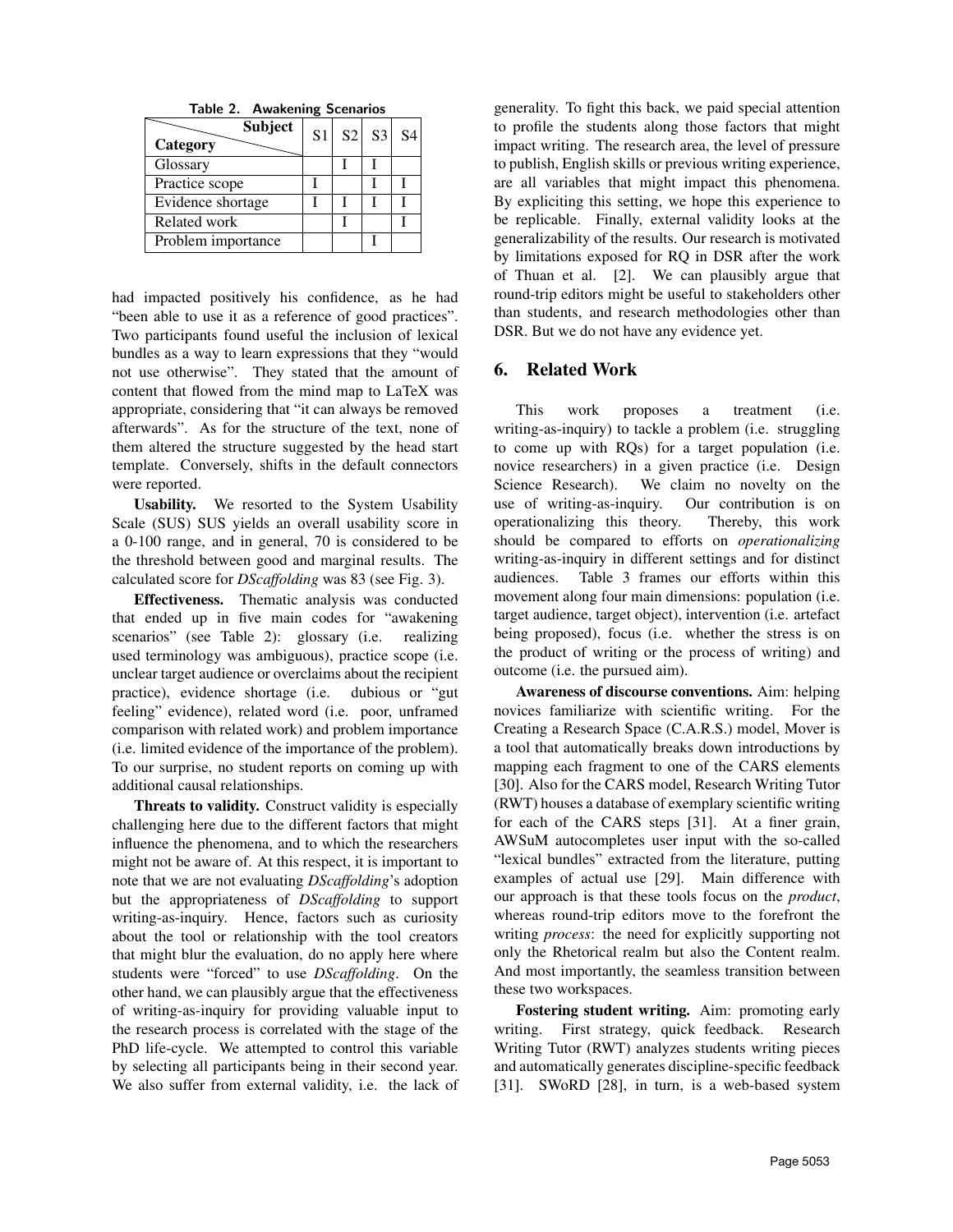

Figure 3. Diverging Stacked Bar Chart for the SUS Questionnaire using Likert Scales.

| Paper               | <b>Target audience</b>           | <b>Target object</b> | rable J. Companison or related work.<br><b>Intervention</b> | <b>Focus</b> | <b>Outcome</b>                     |
|---------------------|----------------------------------|----------------------|-------------------------------------------------------------|--------------|------------------------------------|
| Research            | novice                           | insights             | research diary                                              | writing      | emotional support                  |
| diary $[27]$        | researchers                      |                      |                                                             | process      |                                    |
| <b>SWORD</b>        | undergraduates                   | paper                | simulate the journal                                        | writing      | improve writing $&$ reviewing      |
| $[28]$              |                                  |                      | publication process                                         | process      | skills, gain content knowledge     |
| AWSuM               | $\&$<br>L <sub>2</sub><br>novice | paper                | lexical<br>bundle                                           | writing      | confidence<br>&<br>greater         |
| $[29]$              | researchers                      |                      | autocompletion                                              | product      | autonomy                           |
| Mover $[30]$        | novice writers &                 | abstract             | article<br>structure                                        | writing      | discourse awareness                |
|                     | L <sub>2</sub> researchers $\&$  |                      | analysis tool                                               | product      |                                    |
|                     | students                         |                      |                                                             |              |                                    |
| <b>RWT</b> [31]     | students                         | paper                | automated discipline                                        | writing      | $\&$<br>quality<br>improve<br>text |
|                     |                                  |                      | specific feedback                                           | product      | discourse awareness                |
| <b>DScaffolding</b> | novice                           | <b>RQ</b>            | round-trip editors                                          | writing      | gradual elaboration                |
|                     | researchers                      |                      |                                                             | process      |                                    |

Table 3. Comparison of related work.

that relies on peer feedback for practicing writing skills in a classroom setting. Second strategy, self-dialogue. Engin presents research diaries as scaffolding tools that support the construction of knowledge while writing [27]. In a similar vein, academic blogs are also proposed for advancing understanding by "connecting the dots" [32]. Likewise, *DScaffolding* also encourages quick feedback and self-dialogue. Unlike previous approaches, these strategies expand beyond the Rhetorical realm (i.e. the writing itself) to the Content realm (i.e. the map mapping). This further promotes feedback and self-dialogue since the Content realm might promote thinking in the large (easy to grasp the whole picture) as opposed to thinking in the small (specific text paragraphs). These strategies might however need to be tuned based on the target object, i.e. helping obtain a paper, an abstract, a RQ or just writing down research insights.

We then consider round-trip editors to make a distinctive contribution to the operationalization of the writing-as-inquiry model by supporting two differentiated yet interrelated workspaces.

# 7. Conclusions

We advocate for the use of early writing as a means to develop Research Questions. Informed by the writing-as-inquiry theory, we introduced a set of general requirements for round-trip editors. These requirements are fleshed out through a "purposeful artefact", i.e. *DScaffolding*. Evaluation is still formative. So far, evidences point towards (1) the head start having utility for fighting back the blank page syndrome, and (2) synchronized workspaces having utility for jumping between the Content workspace and the Rhetorical workspace. During the evaluation, writing-as-inquiry manifested itself through different insights students come up during RQ elaboration. These "awakening scenarios" refer to terminology profiling, problem scoping, frame-based comparison of related work, and evidence support. These scenarios have much to do with research topics being socio-technical.